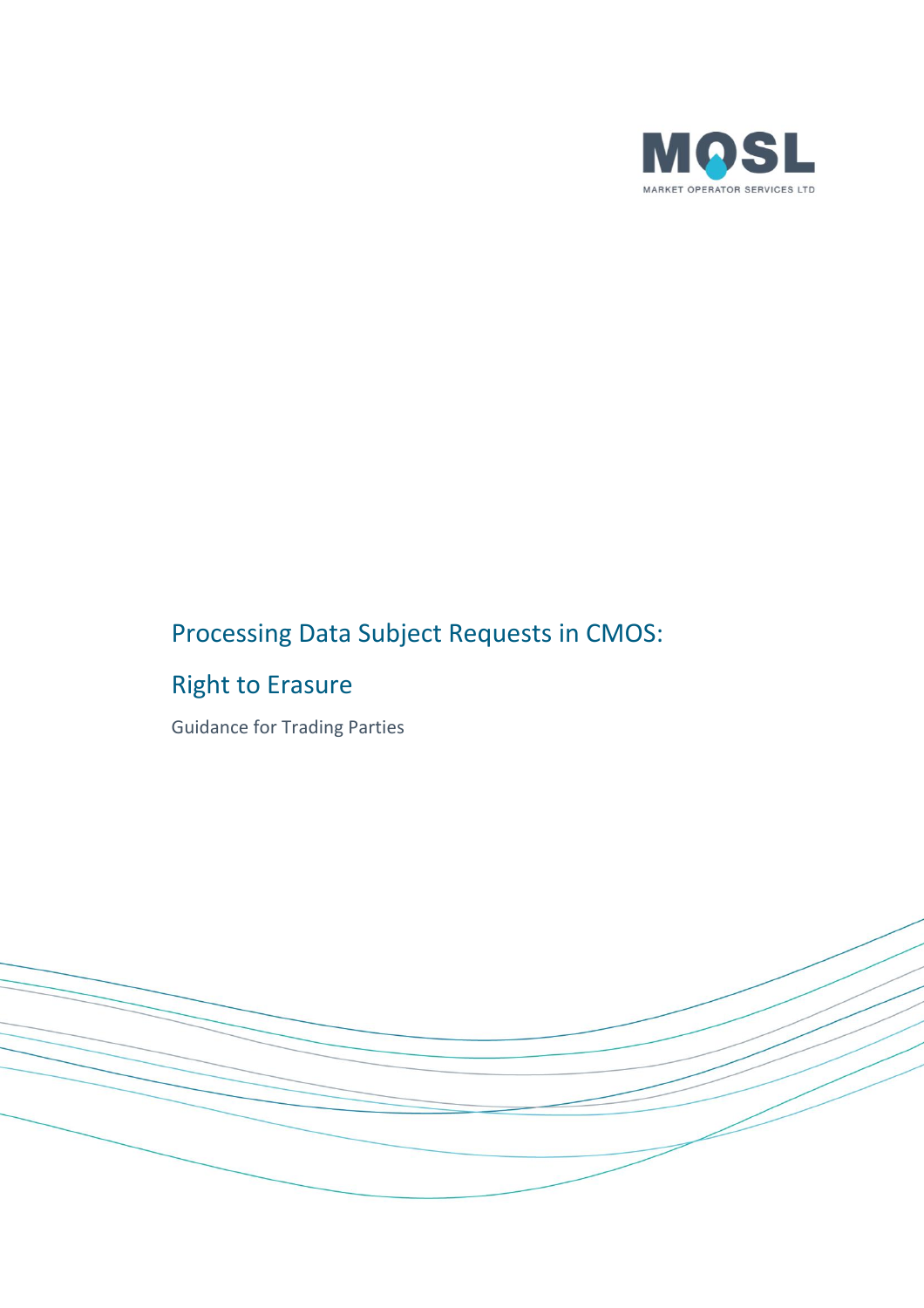

### 1. GDPR Article

GDPR puts individuals in control of their Personal Data by building on existing Data Subject rights. It establishes a right to erasure which allows for individuals to request that their data is erased on various grounds.

In particular, Article 17 of the GDPR states that data controllers must erase personal data following a request from a data subject where:

- $\bullet$  the personal data is no longer necessary in relation to the purposes for which it was collected or otherwise processed;
- the data subject withdraws the consent on which the processing is based<sup>1</sup> and where there is no other legal ground for the processing;
- the data subject objects to the processing pursuant to Article  $21(1)^2$  and there are no overriding legitimate grounds for the processing, or the data subject objects to the processing pursuant to [Article 21\(](https://gdpr-info.eu/art-21-gdpr/)2) $^3$ ;
- the personal data has been unlawfully processed;
- the personal data has to be erased for compliance with a legal obligation in Union or Member State law to which the data controller is subject;
- the personal data has been collected in relation to the offer of information society services referred to in Article  $8(1).^{4}$

## 2. Rationale for processing

 $\overline{a}$ 

The Personal Data in CMOS is processed in order to comply with the Water Act and the Market Codes: i.e. it is processed based on fulfilling a contract (which are legitimate grounds for processing as identified in Article 21).

<sup>1</sup> According to point (a) of [Article 6](https://gdpr-info.eu/art-6-gdpr/) (1), or point (a) o[f Article 9](https://gdpr-info.eu/art-9-gdpr/) (2) of the GDPR.

<sup>&</sup>lt;sup>2</sup> Article 21 Section 1 refers to the Right to Object, which allows Data Subjects to object to the processing their Personal Data. Section 1 explains that this request is valid when the Data Controller cannot identify legitimate grounds for processing that data.

<sup>&</sup>lt;sup>3</sup> Article 21 Section 2 refers to the Right to Object, which allows the Data Subject to object to the processing of their Personal Data. Section 2 highlights this request is valid when objecting to the processing of Personal Data for the purpose direct marketing.

<sup>4</sup>This clause references Article 8 Section (1) which highlights the need to obtain consent for processing data in relation to information society services (online sales platforms and other electronic purchasing systems) when the Data Subject is a child under the age of 16. In this case this clause highlights that such Personal Data should always be deleted on request.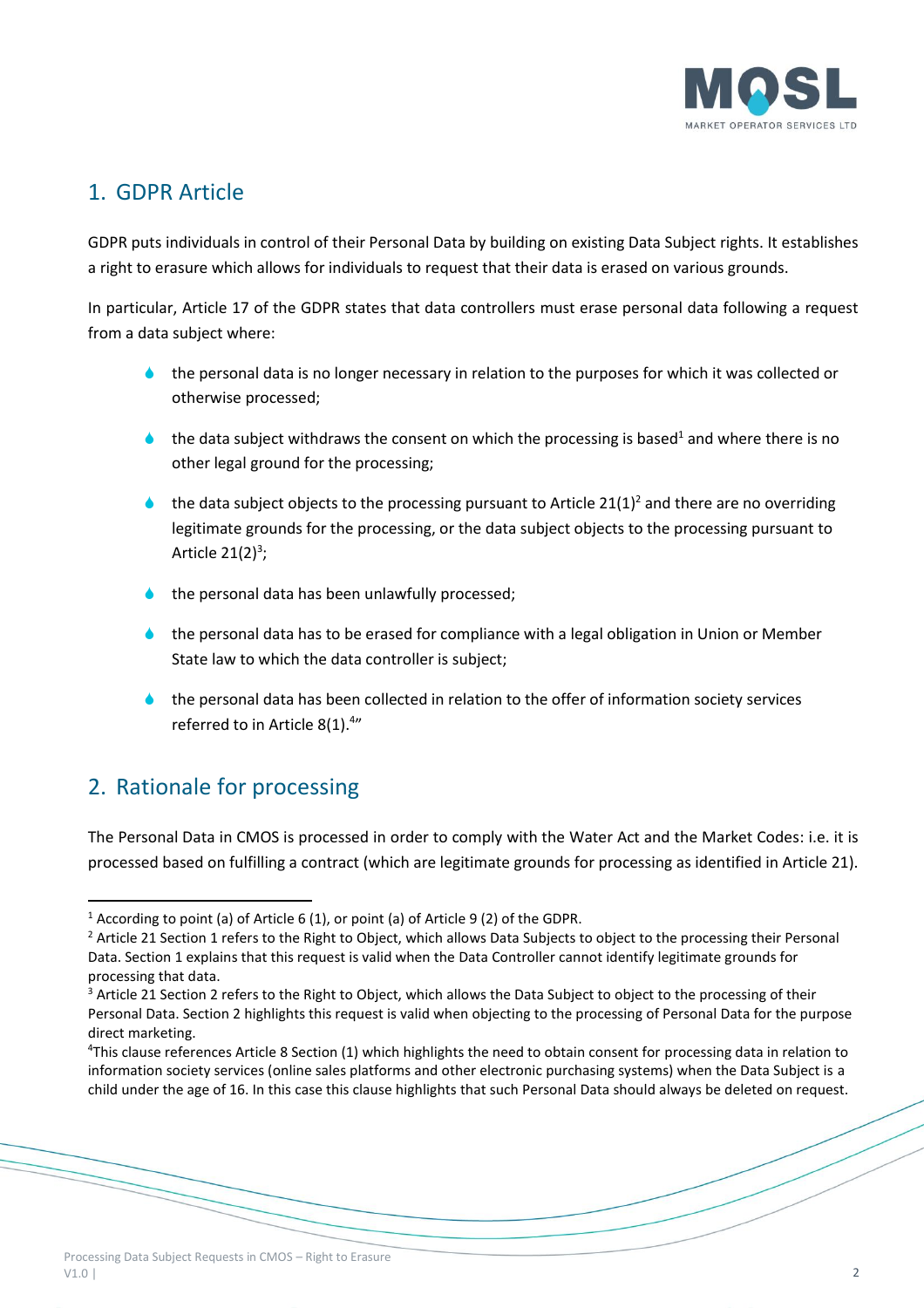

Processing of the data held in CMOS is required in order to give effect to the non-household market. In particular, the registration of supply points, the switching of supply points between water retailers and the calculation of settlement charges.

However, there are data items which may contain Personal Data that are not essential to process supply point switches and calculate settlement charges (these are indicated in section 4). As such, a customer may legitimately expect that such items be erased on request.

CMOS also contains other Personal Data items that do not necessarily relate to customers. For example, CMOS contains information on the Contract Managers of each water company (Trading Party) including their full name and contact details. This data is not needed for processing supply point switches or calculating settlement charges, however, it is required to be held under the market codes to support the operation of the nonhousehold market.

#### 3. Solution

MOSL has concluded that, where there are legitimate grounds for processing, Data Pseudonymisation is a suitable alternative to erasure of Personal Data. This would achieve a similar result to removing the Personal Data without preventing the market from functioning.

When actioning a request to erase data in cases where there are legitimate grounds for processing MOSL will pseudonymise specified data fields in specified data records in CMOS and related databases. This will involve replacing the entire contents of the data field with a defined pseudonym.

The set of data items to be pseudonymised will be the entire set of data items in Section 4 of this document. In all cases, the pseudonym used will be as defined in Section 4.

The pseudonymisation script is only accessible to suitably authorised employees of MOSL in order to action Data Subject Right requests.

#### 4. Personal Data Items

The GDPR applies to Personal Data and Special Categories of Personal Data, meaning specific Personal Data that is sensitive such as medical information. The definition of Personal Data is any information which can identify a natural person directly or indirectly, in particular by reference to an identifier such as a name, an identification number, location data, an online identifier or to one or more factors specific to the physical, physiological, genetic, mental, economic, cultural or social identity of that natural person.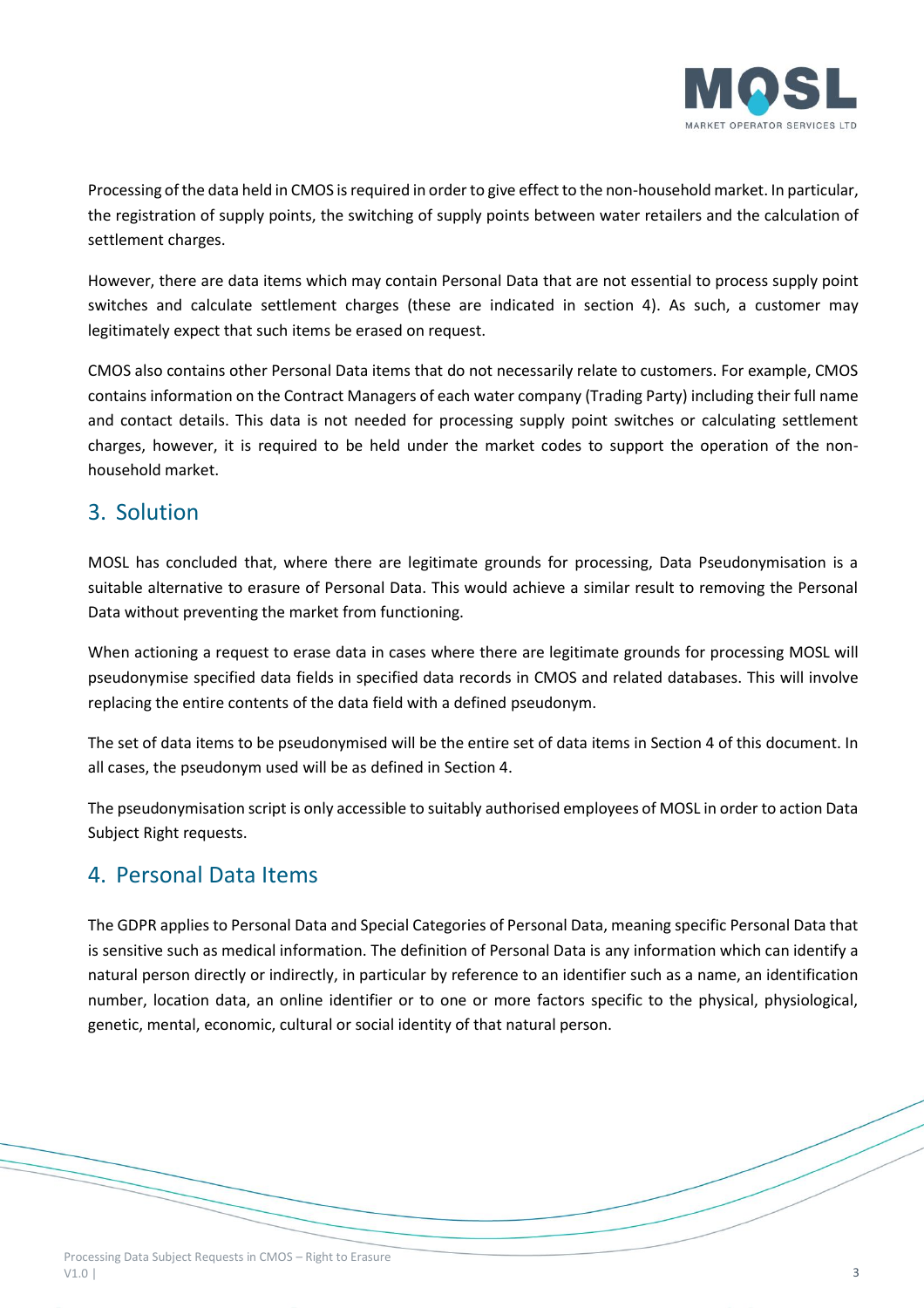

Given this wider definition of Personal Data, the GDPR Issues Committee<sup>5</sup> reviewed the list of data items in CMOS and agreed to a list of data items that could be considered Personal data. That list of Personal Data Items is provided below, as well as flags indicating which items would be replaced with a pseudonym following a Right of Erasure request with a "✓" icon. These items are Personal Data items within CMOS and should be replaced with their pseudonym following an erasure request. Items marked with a " $x$ " icon would not be pseudonymised on request, as they are essential for operation of the market in line with the Water Act.

| Data item name                     | <b>Description</b>                                                                                                                    | Subject to<br>Pseudonymisation? | Pseudonym    | <b>Justification</b>                                                                                                                |
|------------------------------------|---------------------------------------------------------------------------------------------------------------------------------------|---------------------------------|--------------|-------------------------------------------------------------------------------------------------------------------------------------|
| Customer name                      | The customer name associated<br>with a given Supply Point                                                                             |                                 | <b>XXXXX</b> | Personal Data item and<br>identifier that is unnecessary<br>for supply point switching and<br>calculation of settlement<br>charges. |
| Customer<br>banner name            | The Trading Name of the<br>Customer at a given Eligible<br>Premises                                                                   |                                 | <b>XXXXX</b> | Personal Data item and<br>identifier that is unnecessary<br>for supply point switching and<br>calculation of settlement<br>charges. |
| Free descriptor                    | Free text descriptor for<br>address/ location details.                                                                                |                                 | <b>XXXXX</b> | Personal Data item and<br>identifier that is unnecessary<br>for supply point switching and<br>calculation of settlement<br>charges. |
| Secondary<br>addressable<br>object | BS7666 Secondary<br>Addressable Object if available                                                                                   |                                 | <b>XXXXX</b> | Personal Data item and<br>identifier that is unnecessary<br>for supply point switching and<br>calculation of settlement<br>charges. |
| Primary<br>addressable<br>object   | BS7666 Primary Addressable<br>Object if available                                                                                     |                                 | <b>XXXXX</b> | Personal Data item and<br>identifier that is unnecessary<br>for supply point switching and<br>calculation of settlement<br>charges. |
| Address line 1                     | First line of address, or first<br>line of address after Secondary<br>Addressable Object and<br>Primary Addressable Object if<br>used |                                 | <b>XXXXX</b> | Personal Data item and<br>identifier that is unnecessary<br>for supply point switching and<br>calculation of settlement<br>charges. |
|                                    |                                                                                                                                       |                                 | <b>XXXXX</b> |                                                                                                                                     |

<sup>&</sup>lt;sup>5</sup> The GDPR Issues Committee was established in order to review the requirements of the GDPR, and the required amendments to the industry's Market Codes. The Committee reviewed the Data Subject requirements of GDPR, including the Right of Erasure, in order to determine the requirements of MOSL and the industry to be compliant with the legislation.

 $\overline{a}$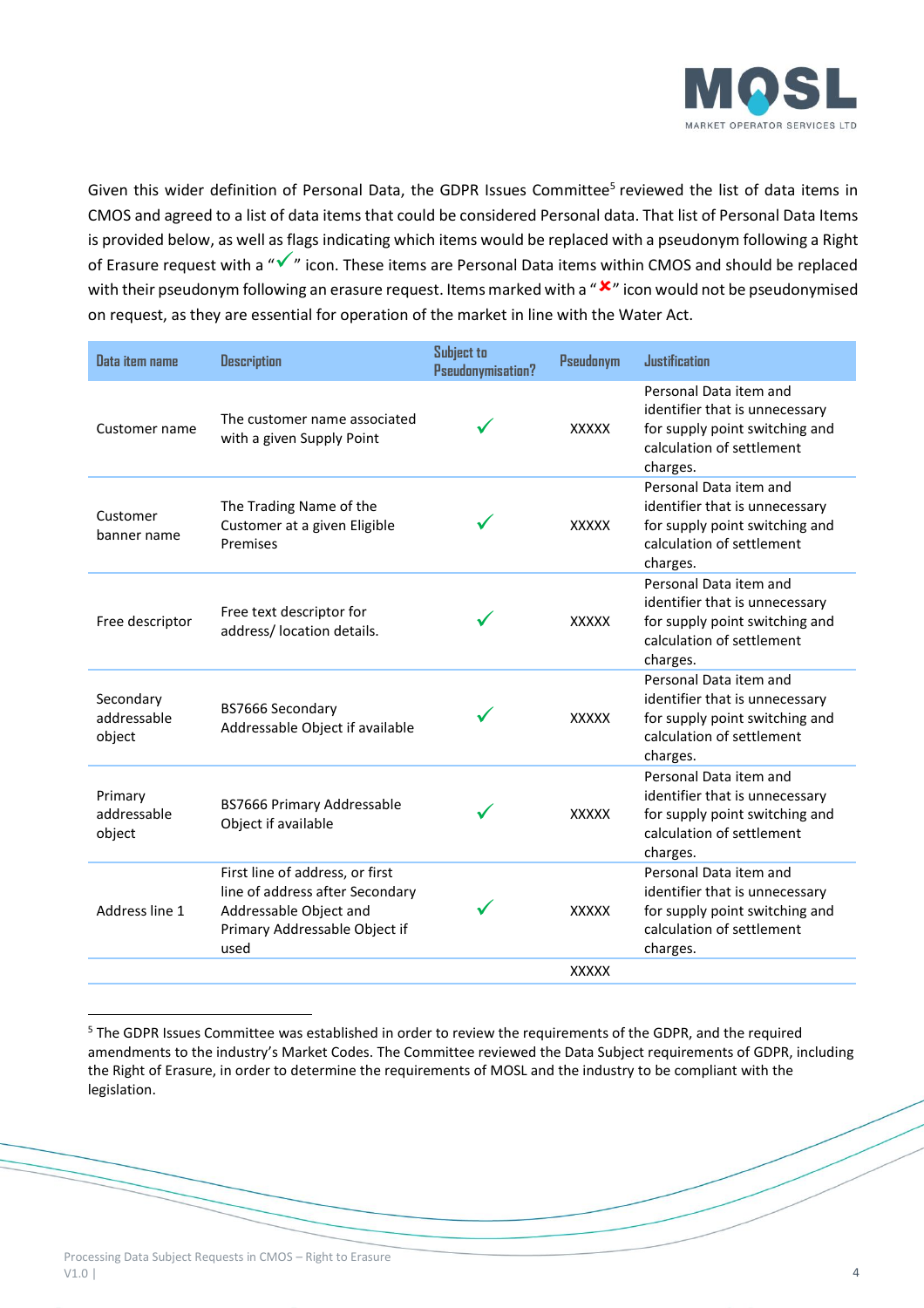

| Data item name                   | <b>Description</b>                                                                                                                      | Subject to<br>Pseudonymisation? | <b>Pseudonym</b> | <b>Justification</b>                                                                                                                |
|----------------------------------|-----------------------------------------------------------------------------------------------------------------------------------------|---------------------------------|------------------|-------------------------------------------------------------------------------------------------------------------------------------|
| Address line 2                   | Second line of address, or<br>second line of address after<br>Secondary Addressable Object<br>and Primary Addressable<br>Object if used |                                 |                  | Personal Data item and<br>identifier that is unnecessary<br>for supply point switching and<br>calculation of settlement<br>charges. |
| Address line 3                   | Third line of address, or third<br>line of address after Secondary<br>Addressable Object and<br>Primary Addressable Object if<br>used   |                                 | <b>XXXXX</b>     | Personal Data item and<br>identifier that is unnecessary<br>for supply point switching and<br>calculation of settlement<br>charges. |
| Address line 4                   | Fourth line of address, or<br>fourth line of address after<br>Secondary Addressable Object<br>and Primary Addressable<br>Object if used |                                 | <b>XXXXX</b>     | Personal Data item and<br>identifier that is unnecessary<br>for supply point switching and<br>calculation of settlement<br>charges. |
| Address line 5                   | Fifth line of address, or fifth<br>line of address after Secondary<br>Addressable Object and<br>Primary Addressable Object if<br>used   |                                 | <b>XXXXX</b>     | Personal Data item and<br>identifier that is unnecessary<br>for supply point switching and<br>calculation of settlement<br>charges. |
| Postcode                         | Postcode                                                                                                                                |                                 | <b>X1 1XX</b>    | Personal Data item and<br>identifier that is unnecessary<br>for supply point switching and<br>calculation of settlement<br>charges. |
| Country                          | Country, if address is outside<br>the UK                                                                                                |                                 | <b>XXXXX</b>     | Personal Data item and<br>identifier that is unnecessary<br>for supply point switching and<br>calculation of settlement<br>charges. |
| PAF address key                  | PAF Address Key if known                                                                                                                |                                 | 99999990         | Personal Data item and<br>identifier that is unnecessary<br>for supply point switching and<br>calculation of settlement<br>charges. |
| Contract<br>Manager ID           | Unique ID provided for each<br>Contract Manager identified to<br>the Market Operator                                                    | ×                               |                  | Unique identifier and necessary<br>for system operation                                                                             |
| Contract<br>Manager Name         | The name of the Contract<br>Manager                                                                                                     | $\pmb{\times}$                  |                  | Required information for<br>obligations under the code                                                                              |
| Contract<br>Manager Email        | The email address of the<br><b>Contract Manager</b>                                                                                     | ×                               |                  | Required information for<br>obligations under the code                                                                              |
| Contract<br>Manager<br>Telephone | The telephone number of the<br><b>Contract Manager</b>                                                                                  | ×                               |                  | Required information for<br>obligations under the code                                                                              |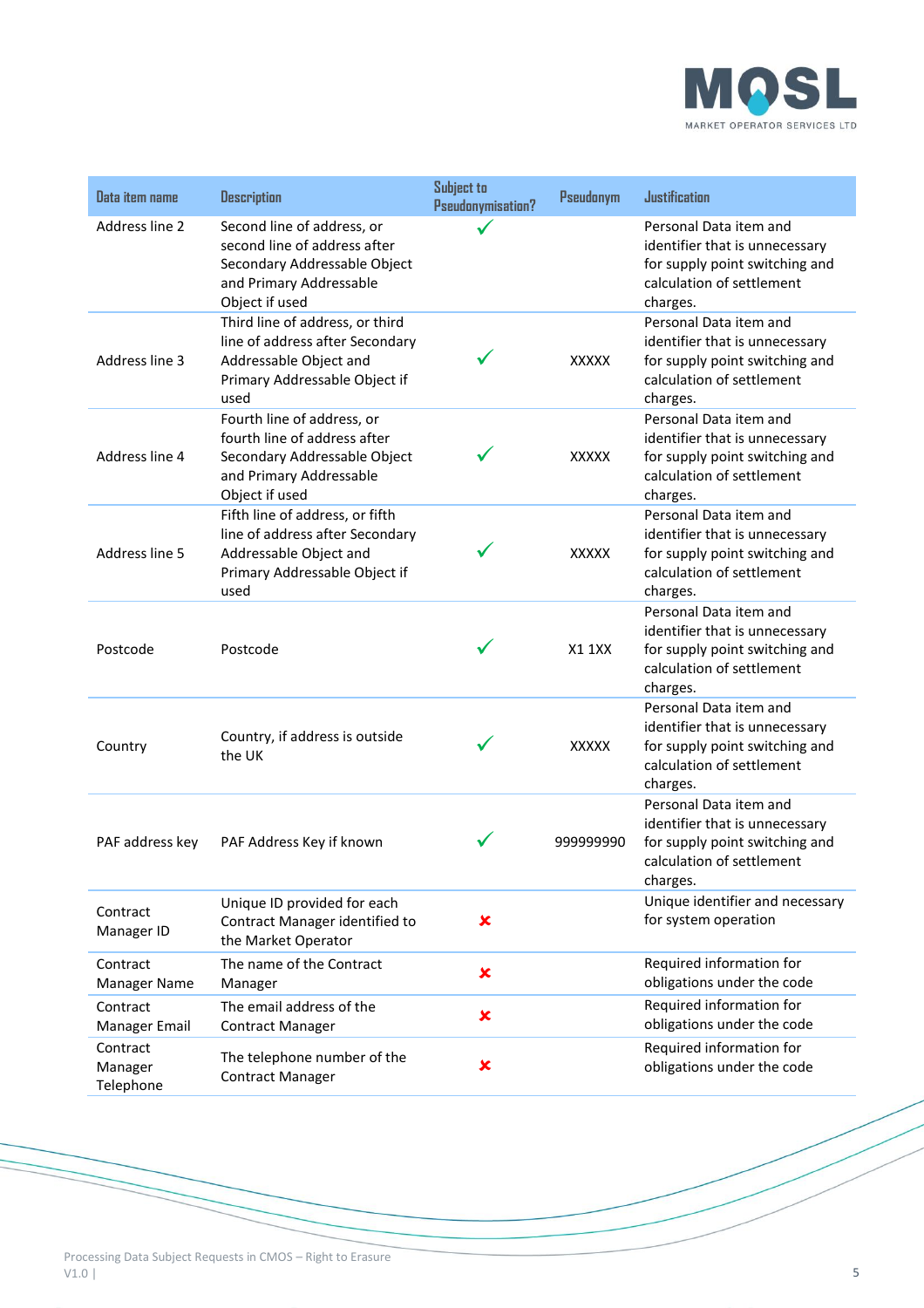

| Data item name                                       | <b>Description</b>                                                                                                                                                                  | <b>Subject to</b><br>Pseudonymisation? | <b>Pseudonym</b> | <b>Justification</b>                                                                                                                |
|------------------------------------------------------|-------------------------------------------------------------------------------------------------------------------------------------------------------------------------------------|----------------------------------------|------------------|-------------------------------------------------------------------------------------------------------------------------------------|
| SPID                                                 | Unique identifier allocated to<br>each Supply Point by the<br>Market Operator                                                                                                       | ×                                      |                  | Unique identifier and necessary<br>for system operation                                                                             |
| Customer<br>Classification-<br>Sensitive<br>Customer | Customer classification for a<br>Supply Point, for identification<br>of where a Non-Household<br>Customer is defined as a<br>Sensitive Customer                                     | ×                                      |                  | Required as set out in Water<br>Act                                                                                                 |
| Standard<br>Industrial<br>Classification<br>Code     | <b>Standard Industrial</b><br><b>Classification Code applicable</b><br>to a Supply Point                                                                                            |                                        | <b>XXXXX</b>     | Personal Data item and<br>identifier that is unnecessary<br>for supply point switching and<br>calculation of settlement<br>charges. |
| Disconnection/<br>Reconnection/<br>Deregistration    | Declares a Supply Point<br>Disconnection, Reconnection<br>or Deregistration. Also enables<br>the distinction between a<br>Temporary Disconnection and<br>a Permanent Disconnection. | x                                      |                  | Necessary information for<br>operation of the market and<br>compliance with the Water Act.                                          |
| VOA BA<br>Reference                                  | Valuation Office Agency Billing<br>Authority Reference Number                                                                                                                       | ×                                      |                  | Necessary information for<br>operation of the market and<br>compliance with the Water Act.                                          |
| VOA Reference<br><b>Reason Code</b>                  | Code to explain the absence or<br>duplication of a Valuation<br><b>Office Agency Billing Authority</b><br>Reference Number                                                          | ×                                      |                  | Necessary information for<br>operation of the market and<br>compliance with the Water Act.                                          |
| <b>UPRN</b>                                          | <b>Unique Property Reference</b><br>Number (UPRN) as published<br>in the NLPG                                                                                                       | ×                                      |                  | Necessary information for<br>operation of the market and<br>compliance with the Water Act.                                          |
| <b>UPRN Reason</b><br>Code                           | Code to explain the absence or<br>duplicate of a UPRN                                                                                                                               | ×                                      |                  | Necessary information for<br>operation of the market and<br>compliance with the Water Act.                                          |
| Landlord SPID                                        | Identifies the Landlord Supply<br>point in a multi-occupancy<br><b>Eligible Premises</b>                                                                                            | ×                                      |                  | Impossible to pseudonymise a<br>unique identifier.                                                                                  |
| Section 154A<br><b>Dwelling Units</b>                | The number of dwelling units<br>at an Eligible Premises that are<br>eligible to receive Section<br>154A payments under the<br>Water Industry Act 1991                               | ×                                      |                  | Required as set out in Water<br>Act                                                                                                 |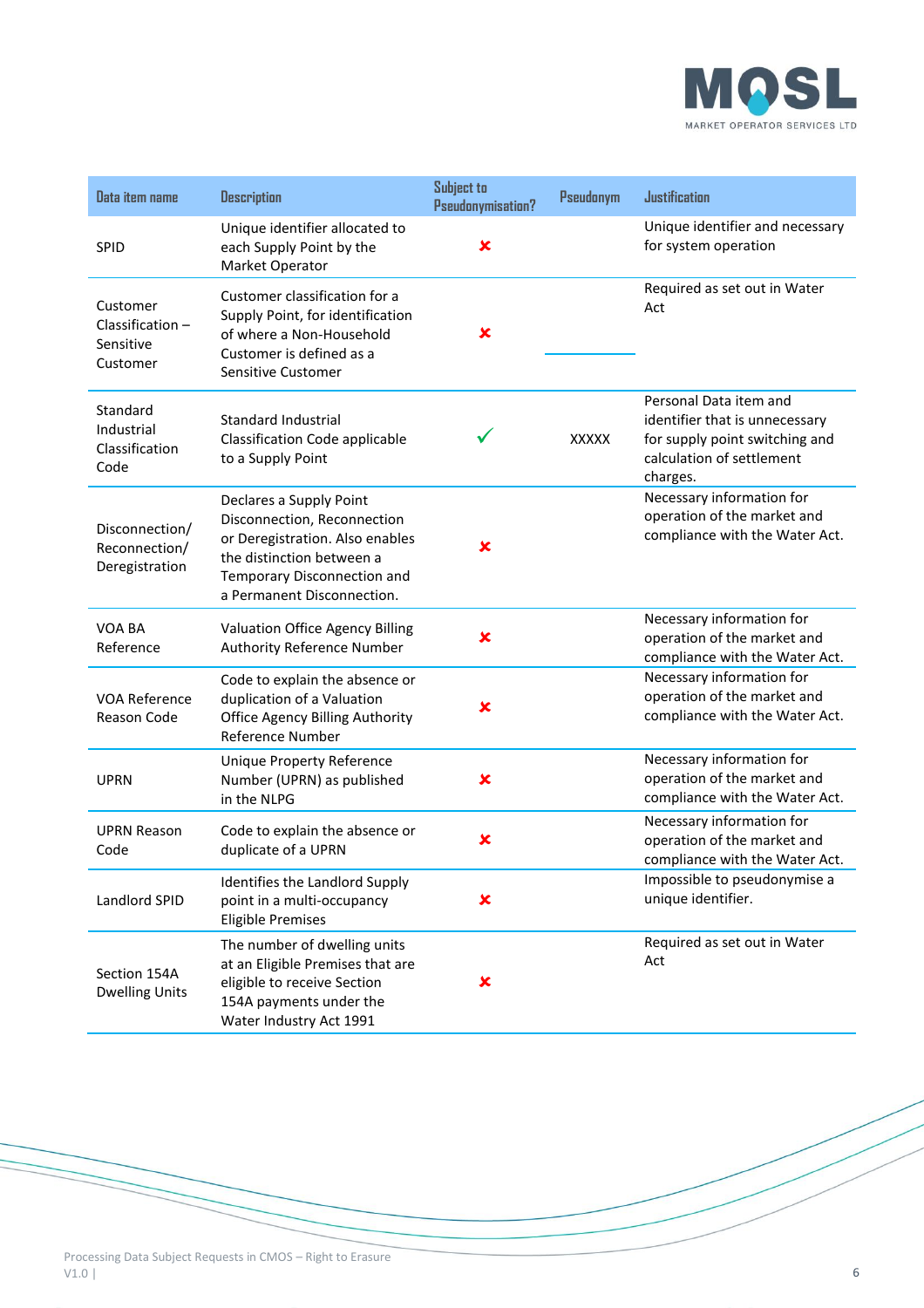

| Data item name                                                                          | <b>Description</b>                                                                                                                                                                                                                                                                                                                                                                                                                                             | <b>Subject to</b><br>Pseudonymisation? | <b>Pseudonym</b> | <b>Justification</b>                                                                       |
|-----------------------------------------------------------------------------------------|----------------------------------------------------------------------------------------------------------------------------------------------------------------------------------------------------------------------------------------------------------------------------------------------------------------------------------------------------------------------------------------------------------------------------------------------------------------|----------------------------------------|------------------|--------------------------------------------------------------------------------------------|
| <b>Public Health</b><br><b>Related Site-</b><br>Specific<br>Arrangements<br>Flag        | Indication of whether or not a<br>site-specific management plan<br>is in place for public health<br>related reasons                                                                                                                                                                                                                                                                                                                                            | ×                                      |                  | Required as set out in Water<br>Act                                                        |
| Other SPID                                                                              | Unique identifier for second<br>supply point where required in<br>a Data Transaction                                                                                                                                                                                                                                                                                                                                                                           | ×                                      |                  | Impossible to pseudonymise a<br>unique identified.                                         |
| Standard<br>Industrial<br>Classification<br>Code Type                                   | Identifies the version of the<br>Standard Industrial<br>Classification Code provided                                                                                                                                                                                                                                                                                                                                                                           |                                        | <b>XXXXX</b>     | Not necessary for system<br>operation.                                                     |
| Non-Public<br><b>Health Related</b><br>Site-Specific<br>Arrangements<br>Flag            | Indication of whether or not a<br>site-specific management plan<br>is in place, and not for public<br>health related reasons                                                                                                                                                                                                                                                                                                                                   | ×                                      |                  | Required as set out in Water<br>Act                                                        |
| Non-Public<br><b>Health Related</b><br>Site-Specific<br>Arrangements<br>Free Descriptor | Free descriptor for indication<br>of the nature of site specific<br>management plan in place,<br>when not for public health<br>related reasons                                                                                                                                                                                                                                                                                                                 | ×                                      |                  | Required as set out in Water<br>Act                                                        |
| Meter Read                                                                              | Register advance read from a<br>meter in m3                                                                                                                                                                                                                                                                                                                                                                                                                    | ×                                      |                  | Necessary information for<br>operation of the market and<br>compliance with the Water Act. |
| Meter Read<br>Date                                                                      | Date of meter read                                                                                                                                                                                                                                                                                                                                                                                                                                             | ×                                      |                  | Necessary information for<br>operation of the market and<br>compliance with the Water Act. |
| <b>GISX</b>                                                                             | Specifies the X coordinate of<br>the location of the meter, in<br>OSGB all numeric eastings<br>from south west corner of SV<br>square. This may be submitted<br>to a resolution of 0.1m,<br>however the measurement<br>does not need to be to an<br>accuracy of 0.1m. The<br>accuracy of GISX data must be<br>reasonable to facilitate finding<br>the meter. GISX is validated in<br>the Central Systems against a<br>range which covers England<br>and Wales. |                                        | 82644            | Not necessary for system<br>operation.                                                     |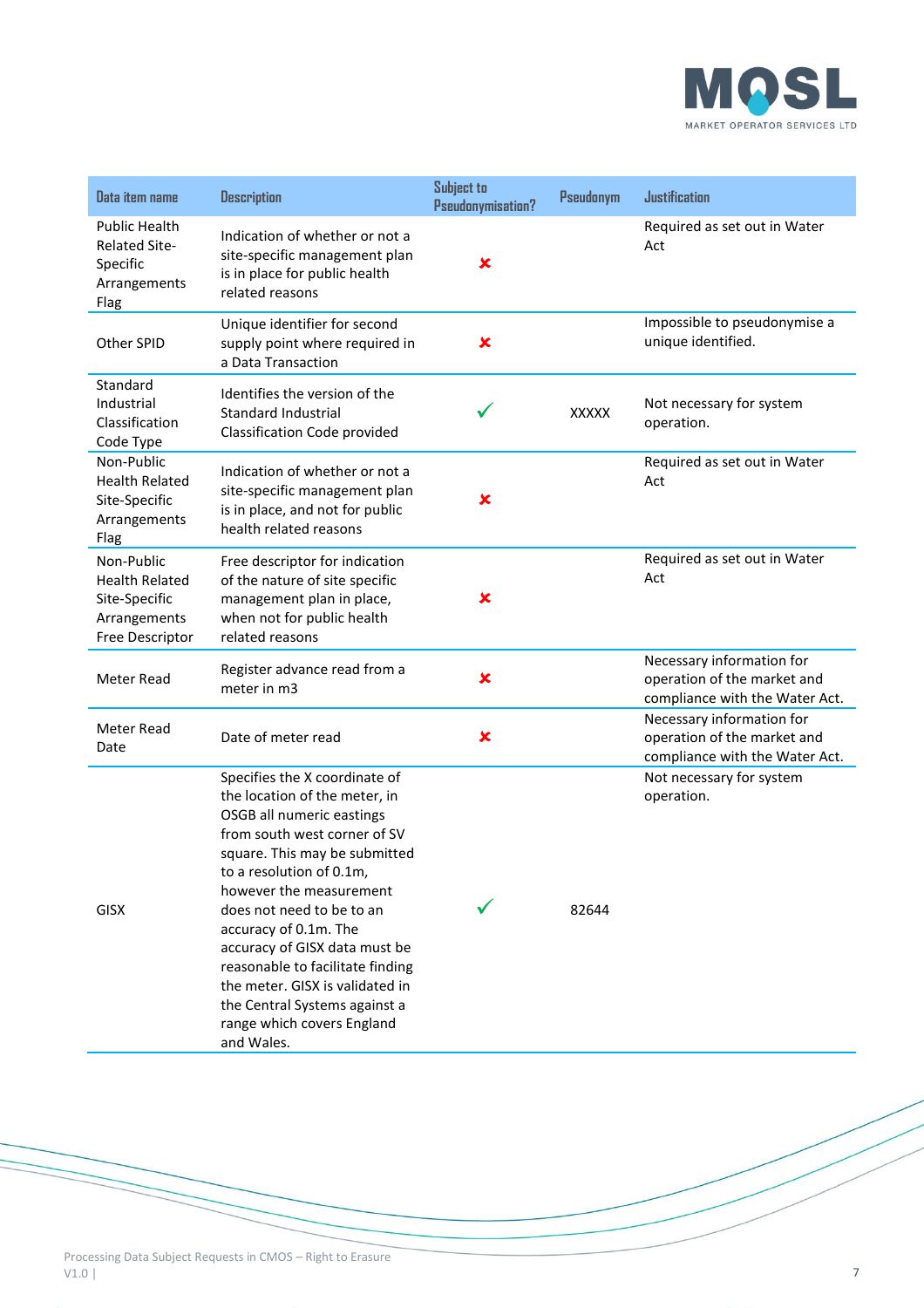

| Data item name                           | <b>Description</b>                                                                                                                                                                                                                                                                                                                                                                                                                                                                    | Subject to<br>Pseudonymisation? | <b>Pseudonym</b> | <b>Justification</b>                                                                       |
|------------------------------------------|---------------------------------------------------------------------------------------------------------------------------------------------------------------------------------------------------------------------------------------------------------------------------------------------------------------------------------------------------------------------------------------------------------------------------------------------------------------------------------------|---------------------------------|------------------|--------------------------------------------------------------------------------------------|
| <b>GISY</b>                              | Specifies the Y coordinate of<br>the location of the meter, in<br>OSGB all numeric northings<br>from south west corner of SV<br>square. This may be submitted<br>to a resolution of 0.1m,<br>however the measurement<br>does not need to be to an<br>accuracy of 0.1m. The<br>accuracy of GISY data must be<br>reasonable to facilitate finding<br>the meter. GISY is validated in<br>the Central Systems against a<br>range which covers England<br>and Wales.                       |                                 | 5186             | Not necessary for system<br>operation.                                                     |
| <b>Meter Location</b><br>Free Descriptor | Retailer's Free Descriptor of<br>the location of the meter                                                                                                                                                                                                                                                                                                                                                                                                                            | ×                               |                  | Necessary information for<br>operation of the market and<br>compliance with the Water Act. |
| Meter<br>Outreader GISX                  | Specifies the X coordinate of<br>the location of the meter<br>outreader, in OSGB all numeric<br>eastings from south west<br>corner of SV square. This may<br>be submitted to a resolution of<br>0.1m, however the<br>measurement does not need<br>to be to an accuracy of 0.1m.<br>The accuracy of GISX data<br>must be reasonable to<br>facilitate finding the meter<br>outreader. GISX is validated in<br>the Central Systems against a<br>range which covers England<br>and Wales. |                                 | 82644            | Not necessary for system<br>operation.                                                     |
| Meter<br>Outreader GISY                  | Specifies the Y coordinate of<br>the location of the meter<br>outreader, in OSGB all numeric<br>northings from south west<br>corner of SV square. This may<br>be submitted to a resolution of<br>0.1m, however the<br>measurement does not need<br>to be to an accuracy of 0.1m.<br>The accuracy of GISY data<br>must be reasonable to<br>facilitate finding the meter                                                                                                                |                                 | 5186             | Not necessary for system<br>operation.                                                     |